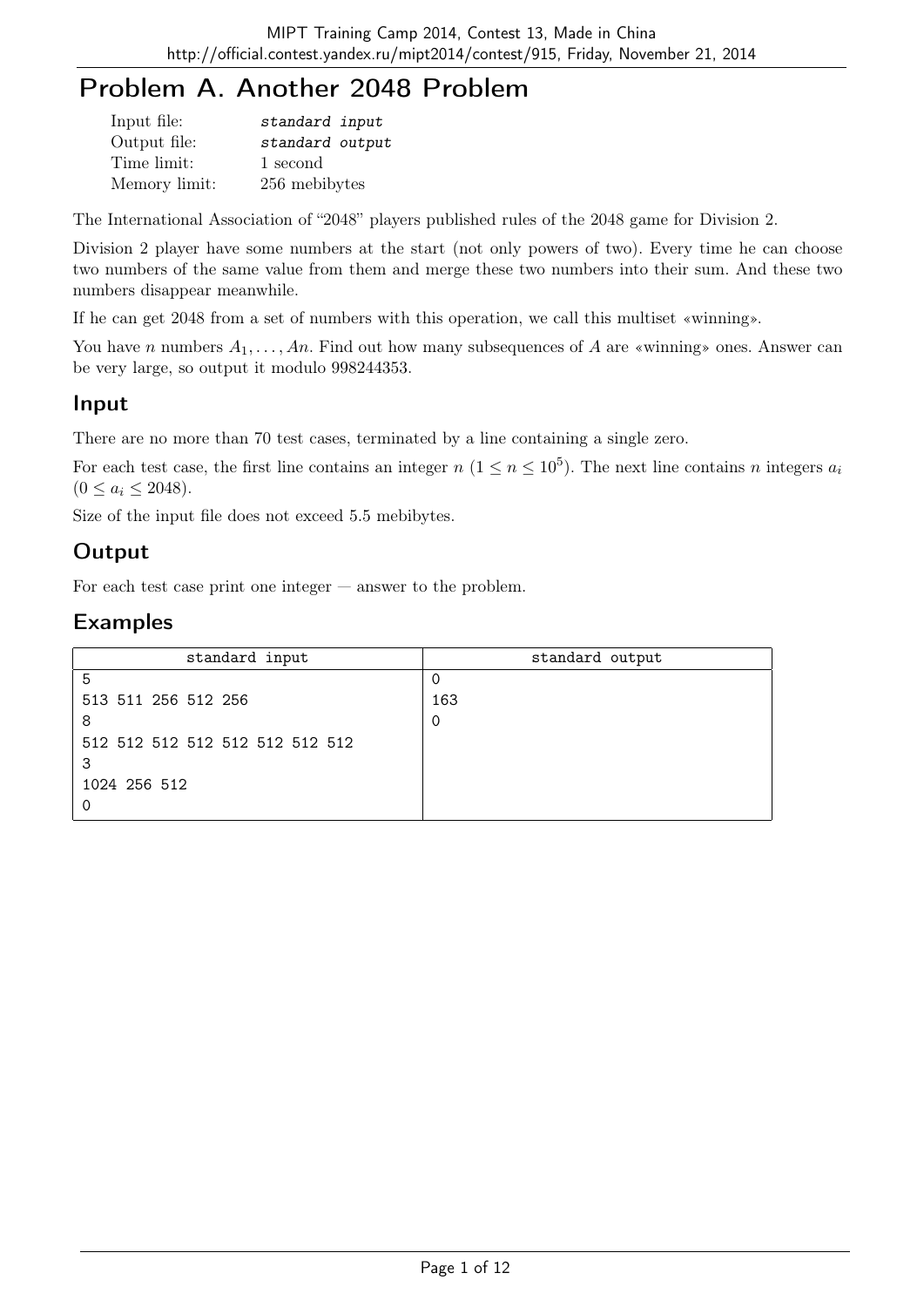# Problem B. Big Kingdom

| Input file:   | standard input  |
|---------------|-----------------|
| Output file:  | standard output |
| Time limit:   | 1 second        |
| Memory limit: | 256 mebibytes   |

You have a big kingdom with the infinite area and  $n$  guards guarding the kingdom.

The *i*-th guard stands at the position  $(x_i, y_i)$ , and his walking speed is  $v_i$ .

If a point can be reached by a guard, and the time this guard walking to this point is strictly less than other guards, this point is in the charge of this guard.

For every guard check if the area in the charge of him is infinite.

### Input

The input file consists of no more than 80 test cases.

The first line of the each test case contains one integer  $n (1 \le n \le 500)$ . Each of the following n lines contain three integers  $x_i, y_i, v_i$   $(0 \leq |x_i|, |y_i|, v_i \leq 10^4)$ .

The input is terminated by test case with  $n = 0$ , which shouldn't be processed.

## Output

Print a string consisting of n characters. If the area in the charge of the *i*-th guard isn't infinite, the *i*-th character is '0', otherwise it is '1'.

| standard input | standard output |
|----------------|-----------------|
| 3              | 100             |
| 003            |                 |
| 112            |                 |
| 2 2 1          |                 |
|                |                 |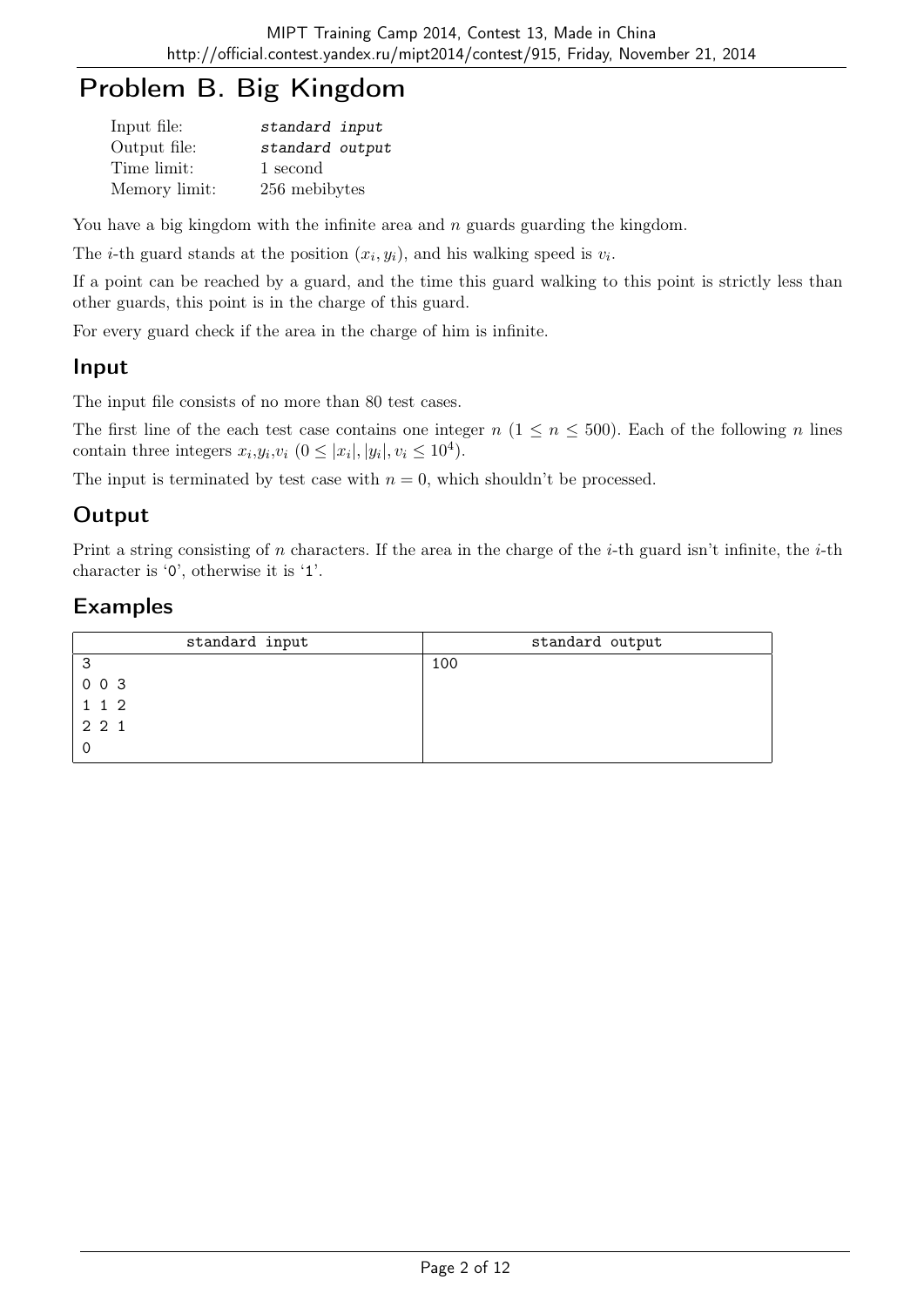# Problem C. Construct The Array

| Input file:   | standard input  |
|---------------|-----------------|
| Output file:  | standard output |
| Time limit:   | 7 seconds       |
| Memory limit: | 256 mebibytes   |

Teacher Mai finds that many problems about arithmetic function can be reduced to the following problem: Maintain an array  $\alpha$  with index from 1 to  $l$ . There are two kinds of operations:

1. Add v to  $a_x$  for every x that  $gcd(x, n) = d$ .

2. Query 
$$
\sum_{i=1}^{x} a_i.
$$

# Input

There are multiple test cases, terminated by a line "0  $0$ ".

For each test case, the first line contains two integers l,  $Q$  ( $1 \leq l, Q \leq 5 \cdot 10^4$ ), indicating the length of the array and the number of the operations.

In following Q lines, each line indicates an operation, and the format is "1 n d v" or "2  $\mathbf{x}$ "  $(1 \leq n, d, v \leq 2 \cdot 10^5, 1 \leq x \leq l)$ . Total size of the input file does not exceed 7 mebibytes.

# **Output**

For each case, output in separate string the answer to each query.

| standard input | standard output |
|----------------|-----------------|
| 64             | 6               |
| 1 4 1 2        |                 |
| 25             |                 |
| 1 3 3 3        |                 |
| 2 3            |                 |
| 0 <sub>0</sub> |                 |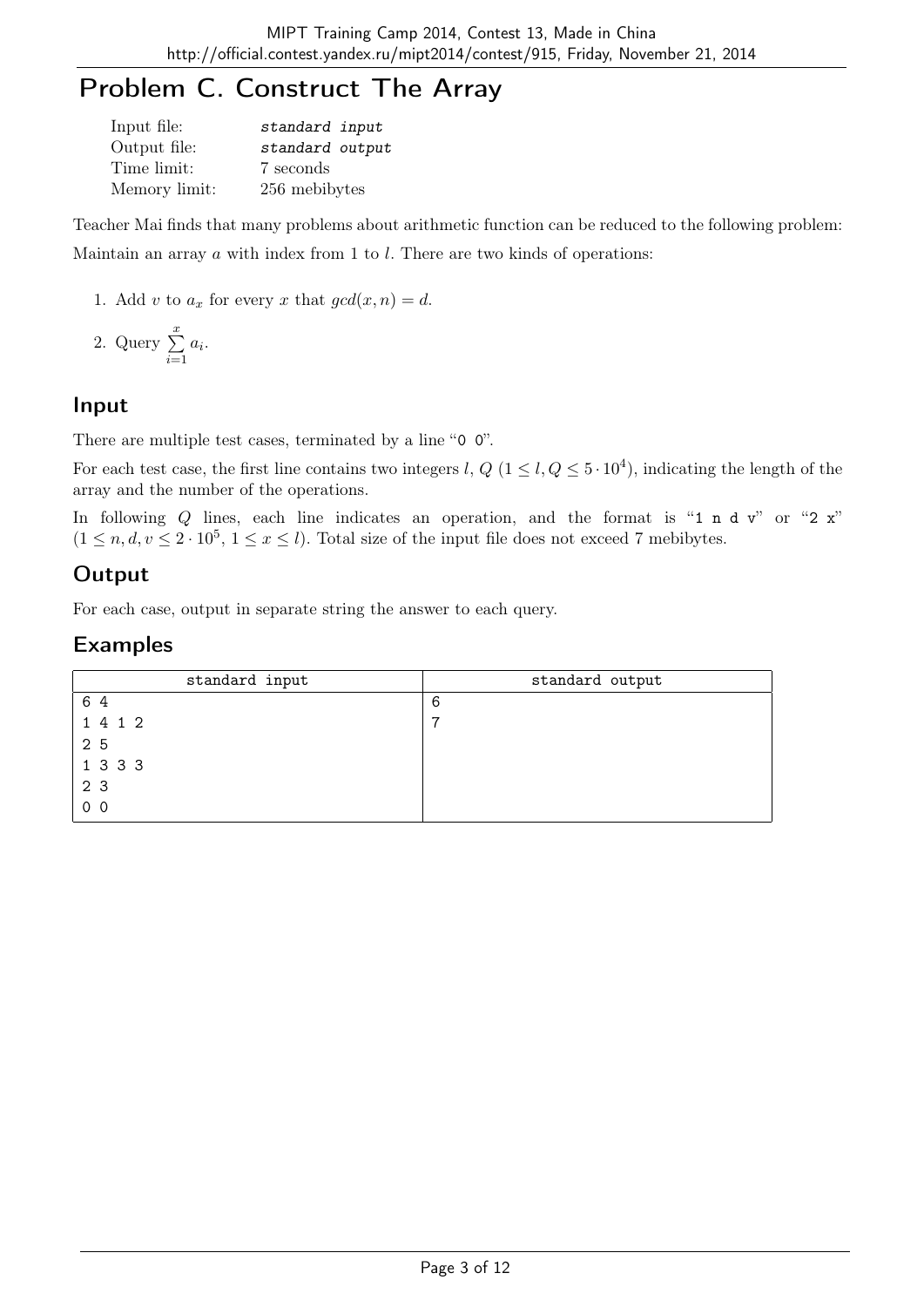# Problem D. Dictator

| Input file:   | standard input  |  |
|---------------|-----------------|--|
| Output file:  | standard output |  |
| Time limit:   | 1 second        |  |
| Memory limit: | 256 mebibytes   |  |

Dictator Nu I has a kingdom consisting of n cities. He has planned the transportation of the kingdom. Every pair of cities has exactly a one-way road.

He wants develop this kingdom from one city to one city.

Dictator now is considering developing the city  $w$ . And he hopes that for every city  $u$  he has developed, there is a one-way road from u to w, or there are two one-way roads from u to v, and from v to w, where city v has been developed before.

He gives you the map of the kingdom. Hope you can give a proper order to develop this kingdom.

## Input

There are no more than 90 test cases, terminated by a line '0'.

For each test case, the first line contains an integer  $n (1 \le n \le 500)$ .

The following are n lines, the *i*-th line contains a string consisting of n characters. If the *j*-th characters is 1, there is a one-way road from city  $i$  to city  $j$ .

Cities are labelled from 1.

## **Output**

If there is no solution just output "-1". Otherwise output  $n$  integers representing the order to develop this kingdom. If there are multiple solutions, print any of them.

| standard input | standard output |
|----------------|-----------------|
| 3              | 1 2 3           |
| 011            |                 |
| 001            |                 |
| 000            |                 |
| 0              |                 |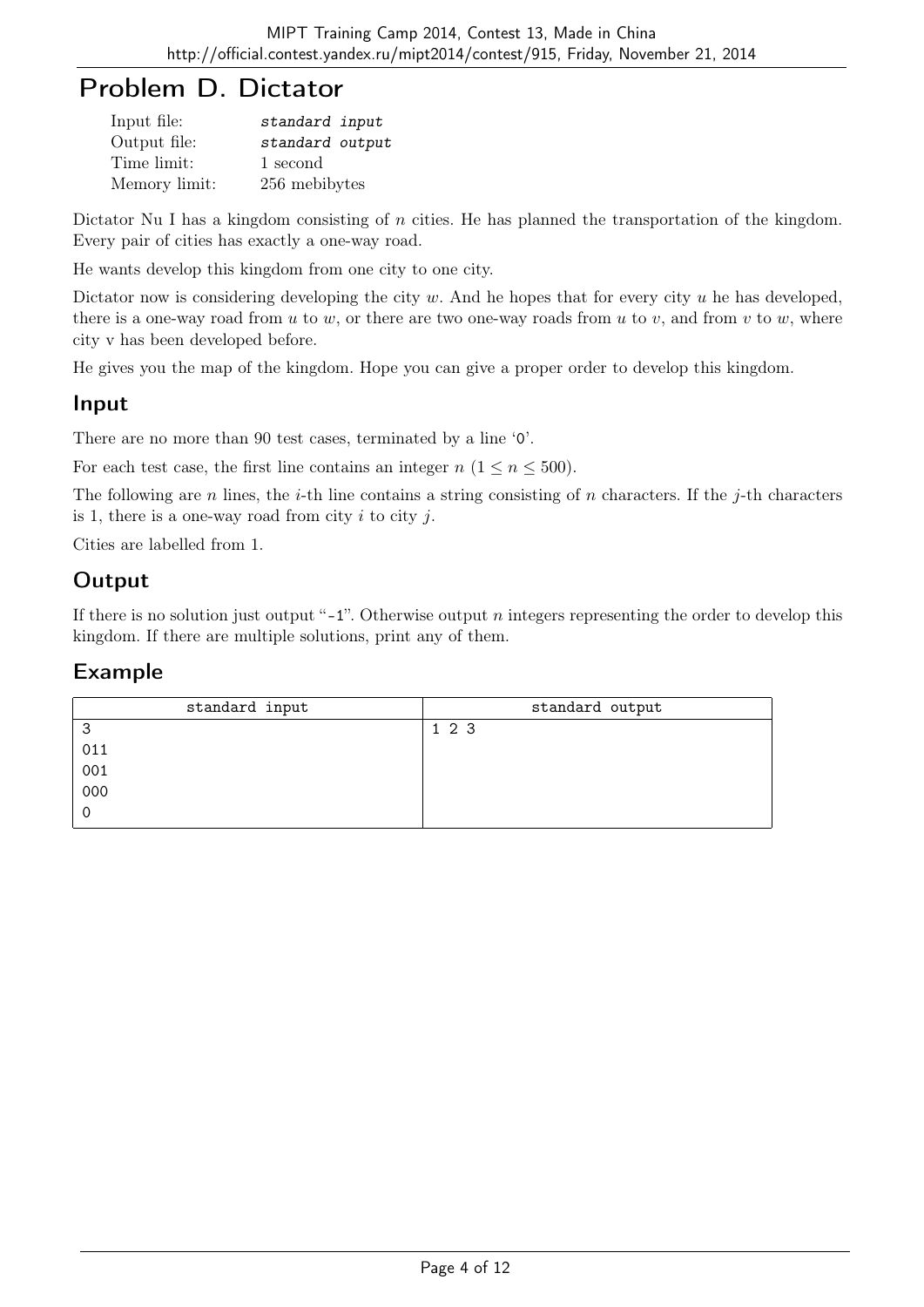# Problem E. Electricity and Magic

| Input file:   | standard input  |
|---------------|-----------------|
| Output file:  | standard output |
| Time limit:   | 14 seconds      |
| Memory limit: | 256 mebibytes   |

The Wizard of Yendor has a board of n rows and m columns. There is a electric light in each cell.

He can flip some lights: if this light is on, turn it off, else turn it on.

He can choose a  $cell(i, j)$ , and he has following two operations:

- 1. Flip the light on the cells which share a common edge with  $cell(i, j)$ .
- 2. Flip the light on the cells which share a common edge with  $cell(i, j)$  and in  $cell(i, j)$  itself.

You are given the initial state of board. Output the minimum number of operations to turn off the all the lights.

### Input

There are multiple test cases, terminated by a line "0 0".

For each test case, the first line contains two integers n,  $m$   $(1 \leq n, m \leq 10)$ .

In following n lines, each line contains a string consisting of  $m$  characters, representing the initial state (0 means off, 1 means on).

Total size of the input file does not exceed 20 kibibytes.

## **Output**

For each case, print in the separate line the minimum number operations.

| standard input | standard output |
|----------------|-----------------|
| 3 3            | 3               |
| 111            | $\overline{2}$  |
| 111            |                 |
| 111            |                 |
| 3 3            |                 |
| 000            |                 |
| 010            |                 |
| 000            |                 |
| 0 <sub>0</sub> |                 |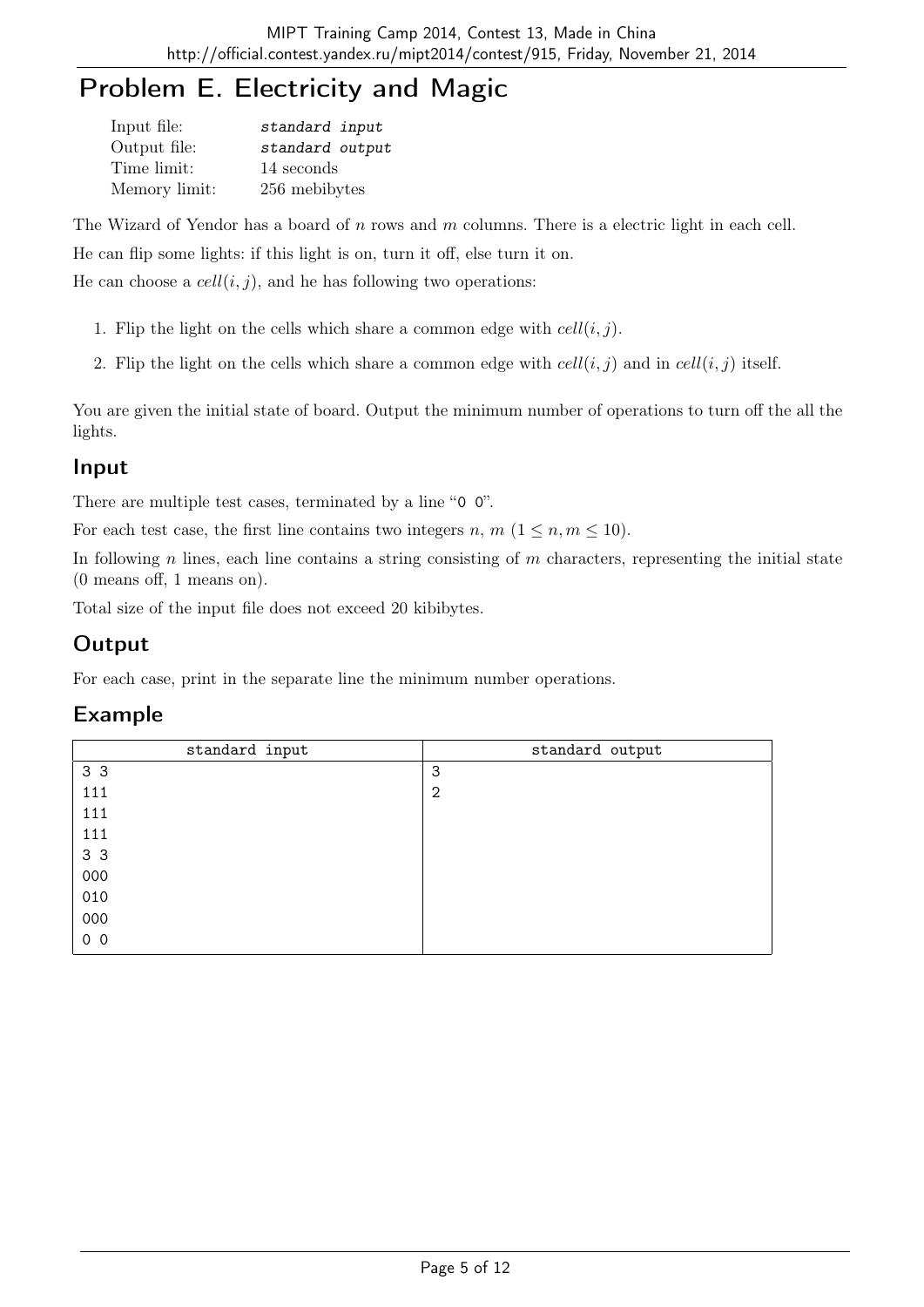# Problem F. Fight

| Input file:   | standard input  |
|---------------|-----------------|
| Output file:  | standard output |
| Time limit:   | 1 second        |
| Memory limit: | 256 mebibytes   |

A monster has invaded kingdom of Erathia, and famous hero Solmyr wants to kill it.

Monster initially has h HP. And it will die if HP is less than 1.

Solmyr and monster take turns to do their action. In one round, Solmyr can attack the monster so that the HP of the monster will be reduced by  $a$ . At the end of this round, the HP of monster will be increased by b.

After k consecutive round's attack, Solmyr must take a rest in this round. However, he can also choose to take a rest in any round.

Output "YES" if Solmyr can kill this monster, else output "NO".

### Input

There are no more than 450 test cases, terminated by a line with four zeroes.

For each test case, the first line contains four integers h, a, b, k  $(1 \leq h, a, b, k \leq 10^9)$ .

## **Output**

For each case, output "YES" if Solmyr can kill this monster, else output "NO".

| standard input | standard output |
|----------------|-----------------|
| 5322           | NO              |
| 0000           |                 |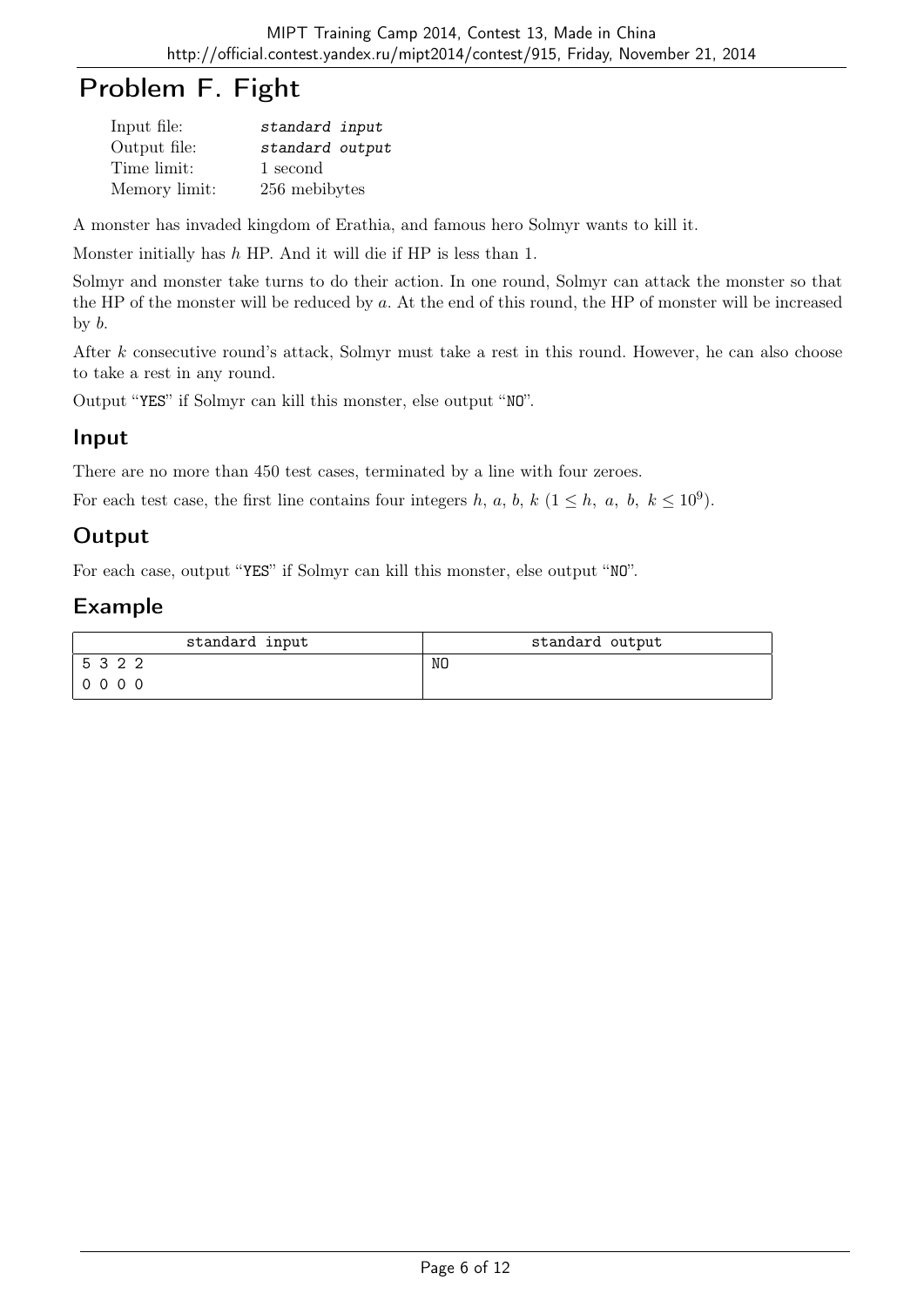# Problem G. Go and restore!

| Input file:   | standard input  |
|---------------|-----------------|
| Output file:  | standard output |
| Time limit:   | 3 seconds       |
| Memory limit: | 256 mebibytes   |

Teacher Mai has a multiplication table in base p.

For example, the following is a multiplication table in base 4:

\* 0 1 2 3 0 00 00 00 00 1 00 01 02 03 2 00 02 10 12 3 00 03 12 21

But a naughty kid maps numbers  $0 \dots p-1$  into another permutation and shuffle the multiplication table.

For example Teacher Mai only can see:

1\*1=11 1\*3=11 1\*2=11 1\*0=11 3\*1=11 3\*3=13 3\*2=12 3\*0=10 2\*1=11 2\*3=12 2\*2=31 2\*0=32 0\*1=11 0\*3=10 0\*2=32 0\*0=23

Teacher Mai wants you to recover the multiplication table. Output the permutation number  $0 \dots p-1$ mapped into.

It's guaranteed the solution is unique.

#### Input

There are no more than 150 test cases, terminated by a line "0".

For each test case, the first line contains one integer  $p$  ( $2 \le p \le 500$ ).

In following p lines, each line contains 2p integers. The  $(2j + 1)$ -th number x and  $(2j + 2)$ -th number y in the *i*-th line indicates equation  $i \cdot j = xy$  in the shuffled multiplication table. Size of the input file does not exceed 47 mebibytes.

# **Output**

For each case, output one line, containing p integers, indicating the permutation number  $0 \dots p-1$  mapped into.

| standard input  | standard output |
|-----------------|-----------------|
|                 | 1 3 2 0         |
| 2 3 1 1 3 2 1 0 |                 |
| 1 1 1 1 1 1 1 1 |                 |
| 3 2 1 1 3 1 1 2 |                 |
| 10111213        |                 |
|                 |                 |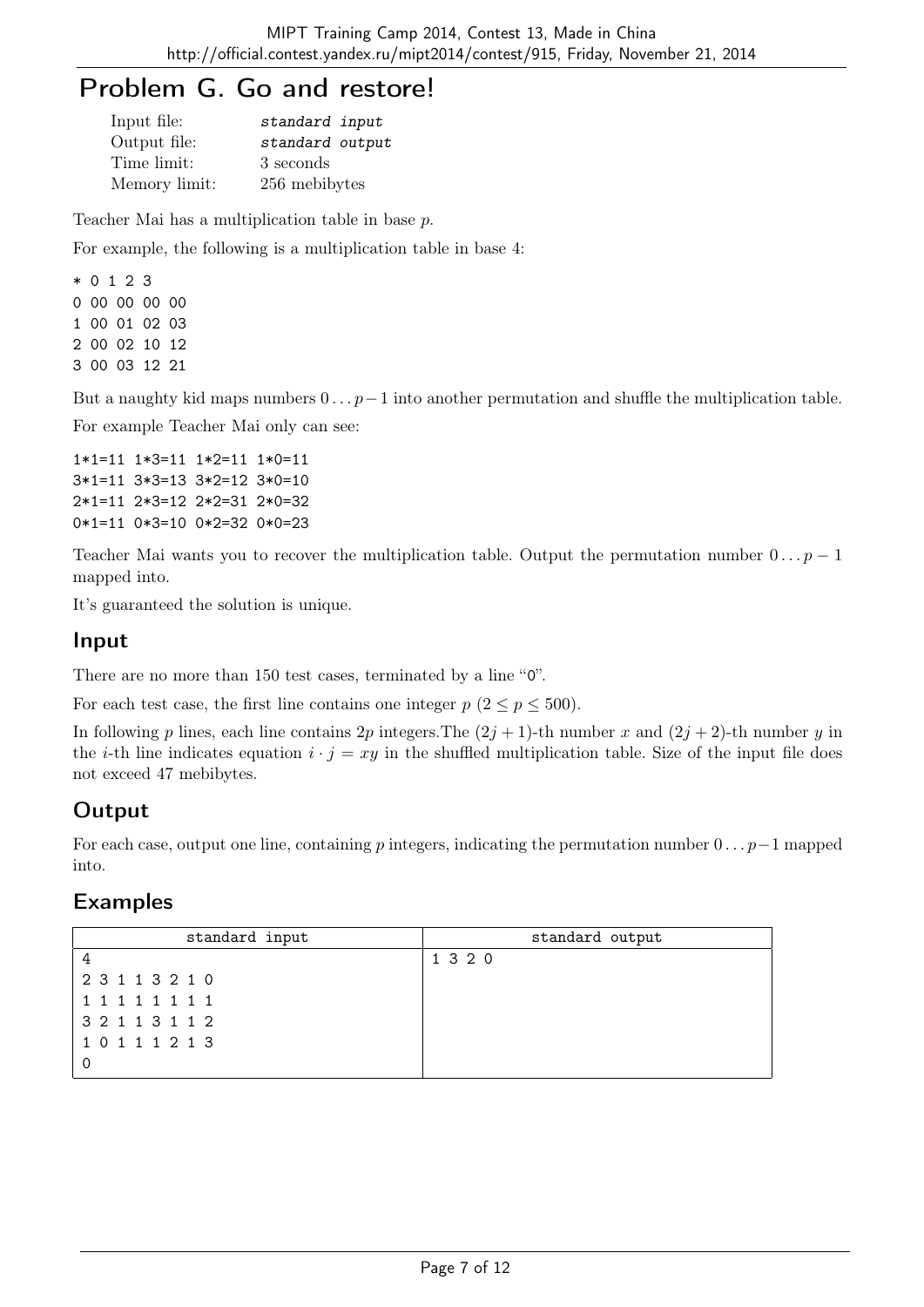# Problem H. Hidden Integer

| Input file:   | standard input  |
|---------------|-----------------|
| Output file:  | standard output |
| Time limit:   | 1 second        |
| Memory limit: | 256 mebibytes   |

David Blane has an hidden integer  $x$ .

He does the following operations  $k$  times. In the  $i$ -th operation,  $x$  becomes the least integer no less than  $x$ , which is the multiple of  $i$ .

He wants to know what is the number  $x$  now.

#### Input

There are no more than 510 test cases, terminated by a line "0 0".

For each test case, the only one line contains two integers  $x, k(1 \le x \le 10^{10}, 1 \le k \le 10^{10})$ .

## **Output**

For each test case, output one line, containing value of  $x$ .

| standard input | standard output |
|----------------|-----------------|
| 2520 10        | 2520            |
| 2520 20        | 2600            |
| 0 <sub>0</sub> |                 |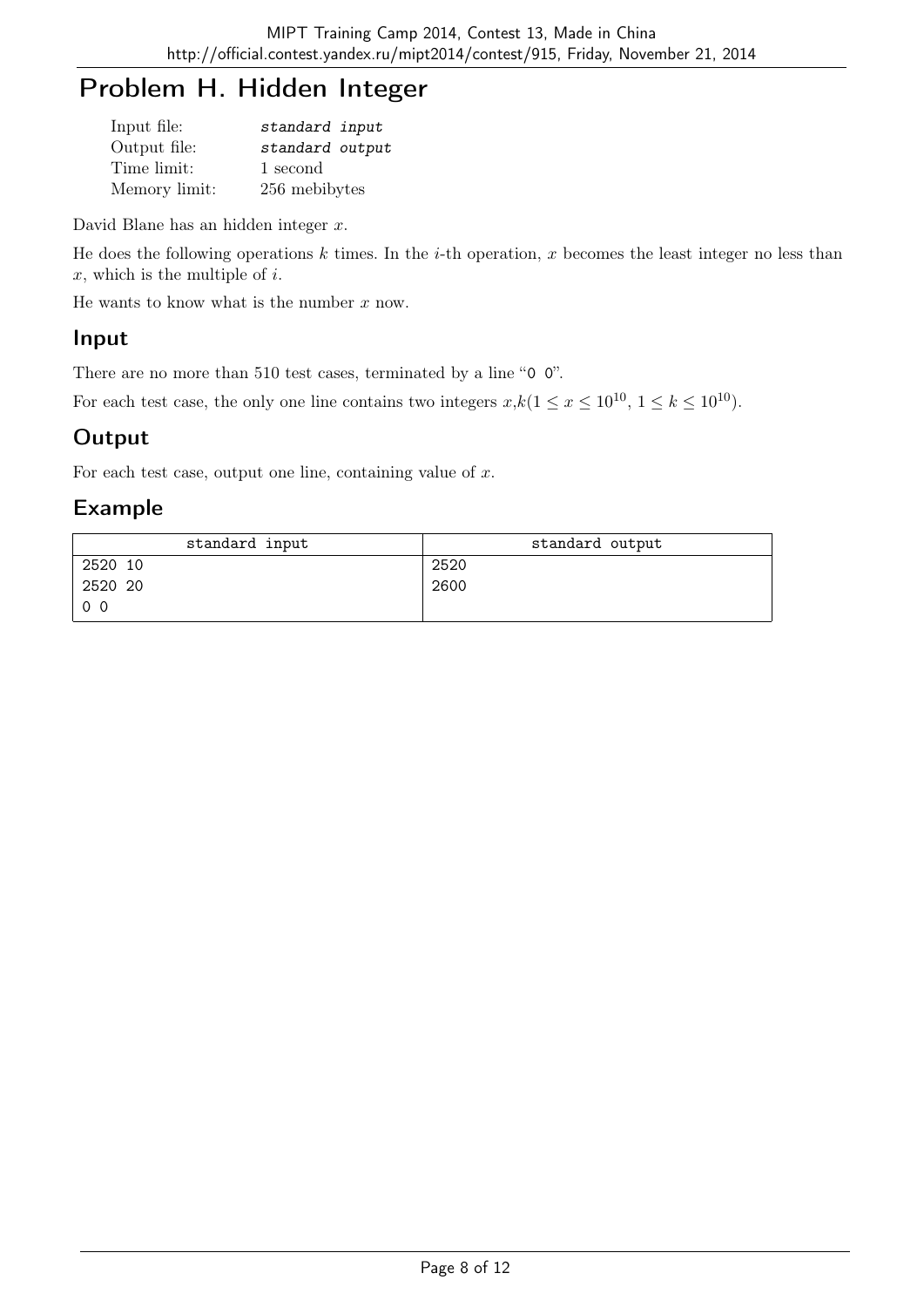# Problem I. Infinite String

| Input file:   | standard input  |
|---------------|-----------------|
| Output file:  | standard output |
| Time limit:   | 1.5 seconds     |
| Memory limit: | 256 mebibytes   |

Given an infinite periodic binary string S with index counting from 0. That means  $S = TTTT$ ..., where T is the period of string S. For example,  $T = 101$ , then  $S = 101101101101...$ 

 $S[l, r]$  is the sub-string of S. We define  $f[l, r]$  is the value when regarding  $S[l, r]$  as a binary number.

Please count the number of binary strings  $T$  with length  $k$ , where  $T$  is the period of string  $S$ , satisfying the condition:  $f[l, r] = x \pmod{p}$ .

The number can be very large, just output the number modulo  $10^9 + 7$ .

### Input

There are no more than 162 test cases, terminated by a line with five zeroes.

For each test case, there is a line contains five numbers  $p$   $(2 < p < 10^{18}, p$  is a prime number), x  $(0 \le x < p)$ , *l*,  $r$   $(0 \le l \le r \le 10^{18})$  and  $k$   $(1 \le k \le 10^{18})$ .

## **Output**

For each test case, print the answer modulo  $10^9 + 7$ .

| standard input       | standard output |
|----------------------|-----------------|
| 30121                |                 |
| 233 23 2333 23333 23 | 36003           |
| 233 1 1 2 23         | 2097152         |
| $00000$              |                 |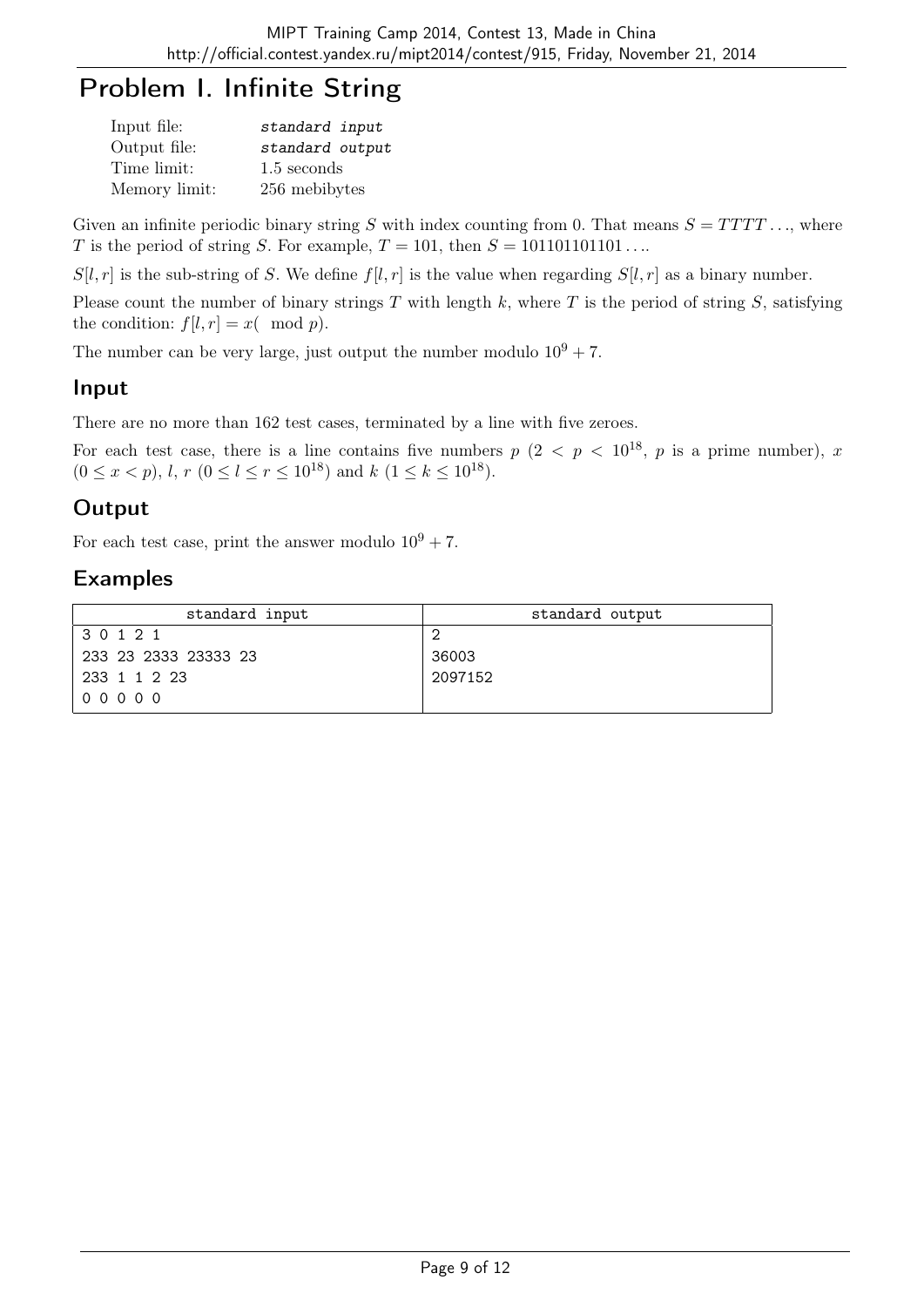# Problem J. Just do it

| Input file:   | standard input  |
|---------------|-----------------|
| Output file:  | standard output |
| Time limit:   | 5 seconds       |
| Memory limit: | 256 mebibytes   |

You are given a matrix of  $n$  rows and  $n$  columns, you should calculate the permanent of this. But this matrix is special, nearly all the elements are 1. Only the cells on the main diagonal are modified.

You are given n integers  $a_i$ . You should calculate permanents of m matrices. The size of *i*-th matrix is  $n + i - 1$ .

In *i*-th matrix,  $w_{x,y} = a_x$ , if  $x = y$  and  $x \le n$ ,  $w_{x,y} = 0$  if  $x = y$  and  $x > n$ , and 1 if  $x \ne y$ .

The number can be very large, just output the number modulo 998244353.

### Input

There are multiple test cases, terminated by a line "0 0".

For each test case, the first line contains two integers n and  $m$   $(1 \leq n, m \leq 10^5)$ .

The following one line contains *n* integers  $a_i$ ,  $(0 \le a_i \le 10^6)$ .

Total size of the input file does not exceed 1.2 mebibytes.

# **Output**

For each test case, print  $k$  lines, each containing an integer, indicating the permanent of the  $i$ -th matrix.

| standard input | standard output |
|----------------|-----------------|
| 32             | 28              |
| 2 3 3          | 46              |
| 0 <sub>0</sub> |                 |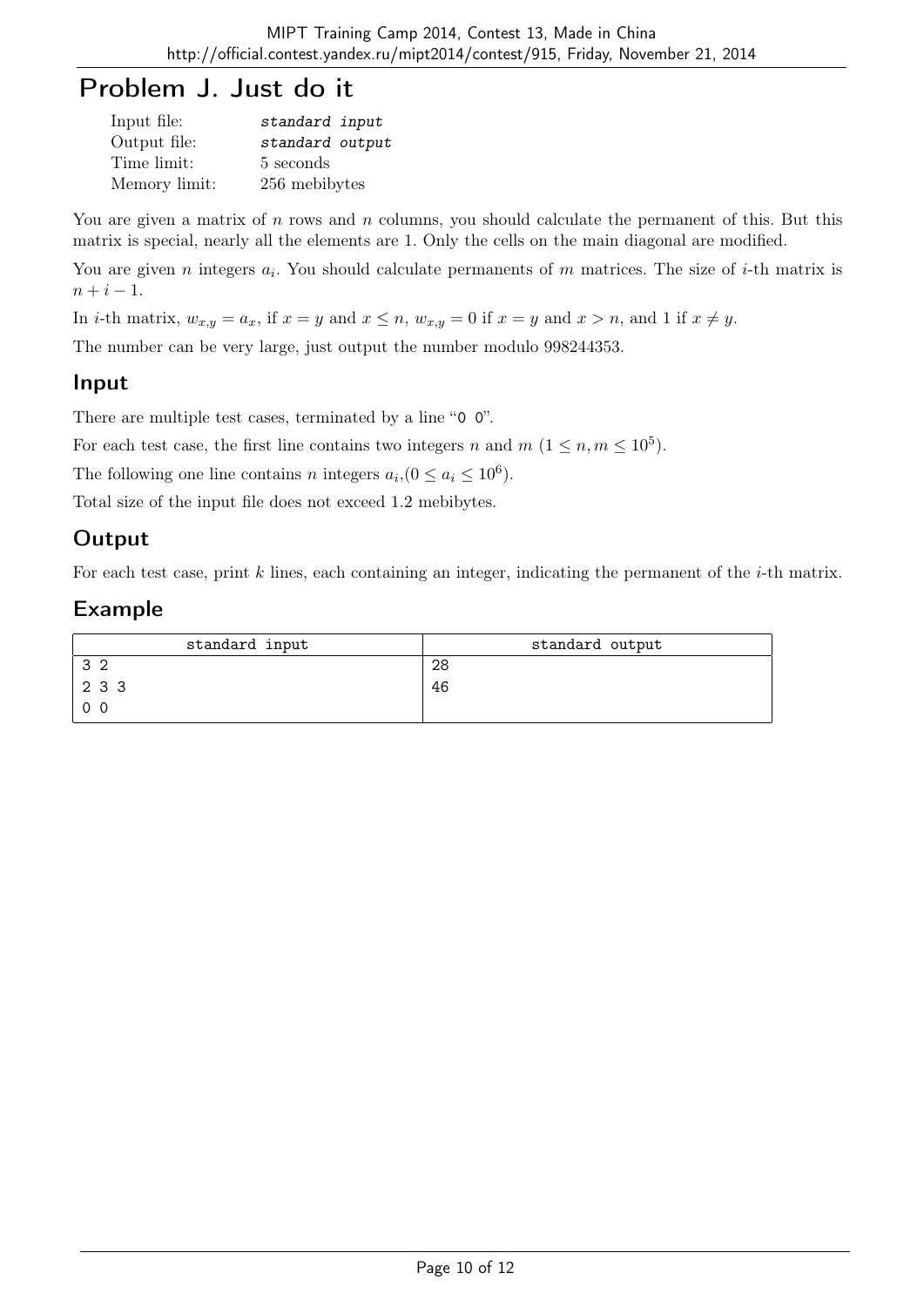# Problem K. K nodes and K edges

| Input file:   | standard input  |
|---------------|-----------------|
| Output file:  | standard output |
| Time limit:   | 1 second        |
| Memory limit: | 256 mebibytes   |

Teacher Mai has a directed graph with  $k$  nodes and  $k$  edges. This graph is special: Out degree of each node is 1, and there is no self loop.

For every node Teacher Mai wrote down a set of nodes which directly links to this node.

For example, the graph contains 4 edges:  $\{1 \rightarrow 2, 2 \rightarrow 4, 3 \rightarrow 1, 4 \rightarrow 1\}$ , the set of each node is  $\{3,4\}, \{1\}, \{\}, \{2\}.$ 

But Teacher Mai found that he forgot writing which node the set belonged to.

Teacher Mai wanted to recover it, but he found there are many graphs with the same node sets.

You should count the number of different graphs have the same node sets as the given one.

The number can be very large, just output the number modulo  $(10^9 + 7)$ .

If there is no solution, the answer must be 0.

### Input

There are no more than 80 test cases, terminated by a line with one zero.

For each test case, the first line contains a integer  $n (1 \leq k \leq 1000)$ .

The following are k lines representing the set of each node. For every line, there is a integer  $p$  first, indicating the size of the set. Then there are  $p$  integers, indicating the node with index from 1 to  $k$  in this set.

# **Output**

For each test case print the answer of problem — number of different graphs from the statement modulo  $10^9 + 7$ .

| standard input | standard output |
|----------------|-----------------|
| 6              | 38              |
|                |                 |
| 0              |                 |
| 0              |                 |
| 0              |                 |
| 2 2 3          |                 |
| 3 4 5 6        |                 |
| 0              |                 |